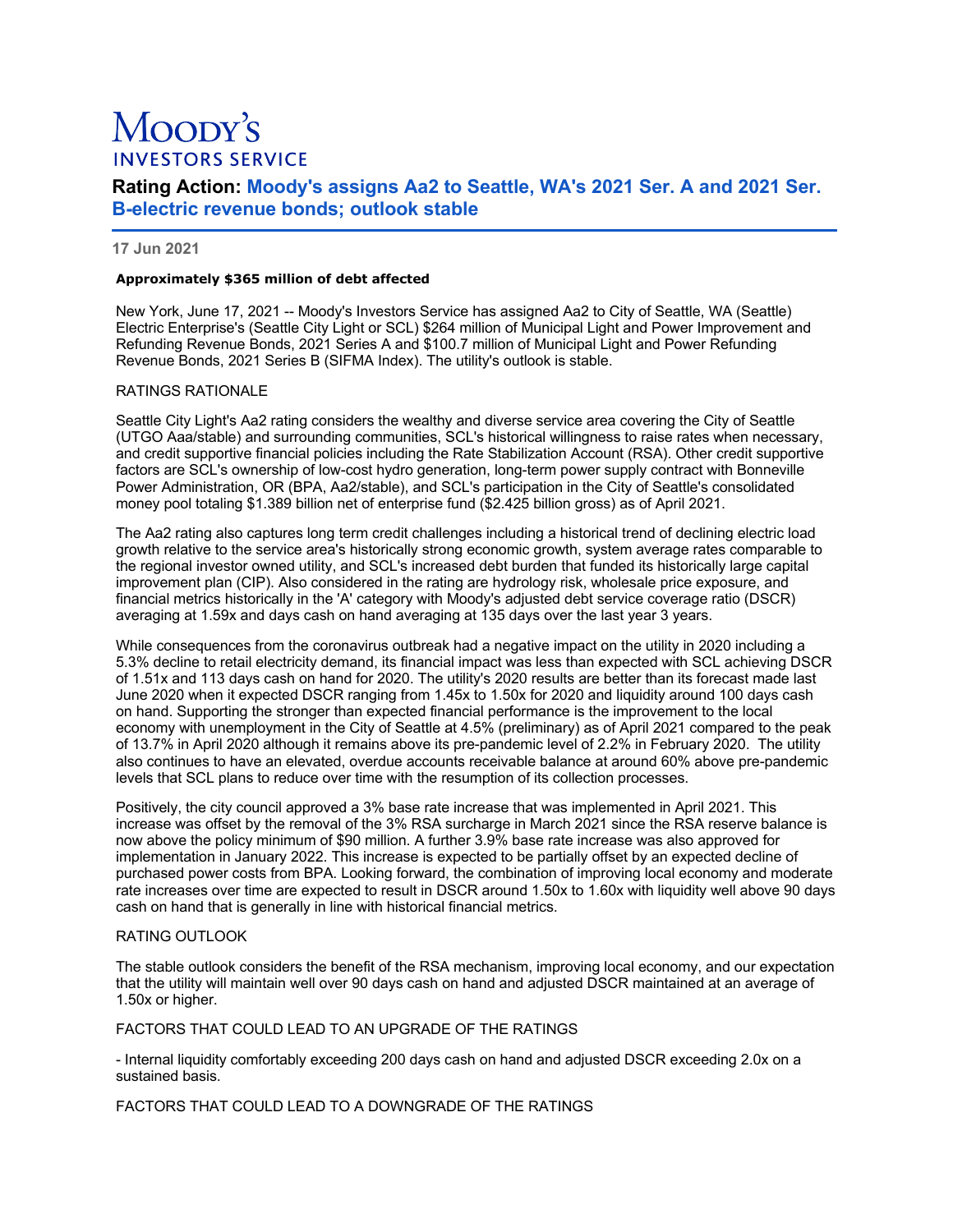- Weakening of financial policies including chronic net draws on the RSA account
- Willingness to increase rates diminishes

- Inability to sustain at least 90 days cash on hand or Moody's adjusted DSCR of at least 1.50x on a sustained basis

- Liquidity support through the City of Seattle's money pool is weakened
- Severe and sustained deterioration of underlying regional economy

## LEGAL SECURITY

SCL's bonds benefit from a pledge of the net revenues of SCL and covenants require that the City of Seattle set rates to fund debt service, operating costs and other costs to maintain the system. Moody's considers the rate covenant to be weaker than typical for similar issuers. For additional indebtedness, SCL is required to meet a 1.25x DSCR based on net system revenues incorporating draws from and deposits into the RSA. Furthermore, the bonds have a debt service reserve for all parity bonds sized to the lesser of maximum annual debt service or reasonably required reserve or replacement fund per the tax code. The reserve is currently sized to 125% of average annual debt service (excluding variable rate debt). Post issuance, the reserve is expected to be funded with a \$71.5 million surety from Assured Guaranty Municipal Corp. (insurance strength: A2-stable) and \$154.6 million of cash. We recognize the current reserve balance is above the estimated minimum requirement of \$164.7 million due to incremental funding by the utility in anticipation of the surety expiring in August 2029. Since the overfunded amount is not needed until 2029, we understand the excess funds can be available to the utility for general use until then.

#### USE OF PROCEEDS

Bond proceeds from the 2021 Series A bonds will be used to fund capital spending, contribute an incremental deposit into the debt service reserve, refund all or portion of Series 2011A bonds, and pay transaction costs. Proceeds from the 2021 Series B bonds will be used to refund variable rate bonds.

#### PROFILE

Seattle City Light is a department of the City of Seattle, which operates a utility system that primarily generates and delivers electricity to approximately 477,577 customers in the City of Seattle and several surrounding communities under franchise agreements. The City of Seattle is in the western part of Washington State and is a commercial hub for the Pacific Northwest. SCL's service area is comprised of 131 square miles and has a population of approximately 955,000.

#### **METHODOLOGY**

The principal methodology used in these ratings was US Public Power Electric Utilities with Generation Ownership Exposure Methodology published in August 2019 and available at [https://www.moodys.com/researchdocumentcontentpage.aspx?docid=PBC\\_1170209](https://www.moodys.com/researchdocumentcontentpage.aspx?docid=PBC_1170209) . Alternatively, please see the Rating Methodologies page on www.moodys.com for a copy of this methodology.

#### REGULATORY DISCLOSURES

For further specification of Moody's key rating assumptions and sensitivity analysis, see the sections Methodology Assumptions and Sensitivity to Assumptions in the disclosure form. Moody's Rating Symbols and [Definitions can be found at: https://www.moodys.com/researchdocumentcontentpage.aspx?](https://www.moodys.com/researchdocumentcontentpage.aspx?docid=PBC_79004) docid=PBC\_79004.

For ratings issued on a program, series, category/class of debt or security this announcement provides certain regulatory disclosures in relation to each rating of a subsequently issued bond or note of the same series, category/class of debt, security or pursuant to a program for which the ratings are derived exclusively from existing ratings in accordance with Moody's rating practices. For ratings issued on a support provider, this announcement provides certain regulatory disclosures in relation to the credit rating action on the support provider and in relation to each particular credit rating action for securities that derive their credit ratings from the support provider's credit rating. For provisional ratings, this announcement provides certain regulatory disclosures in relation to the provisional rating assigned, and in relation to a definitive rating that may be assigned subsequent to the final issuance of the debt, in each case where the transaction structure and terms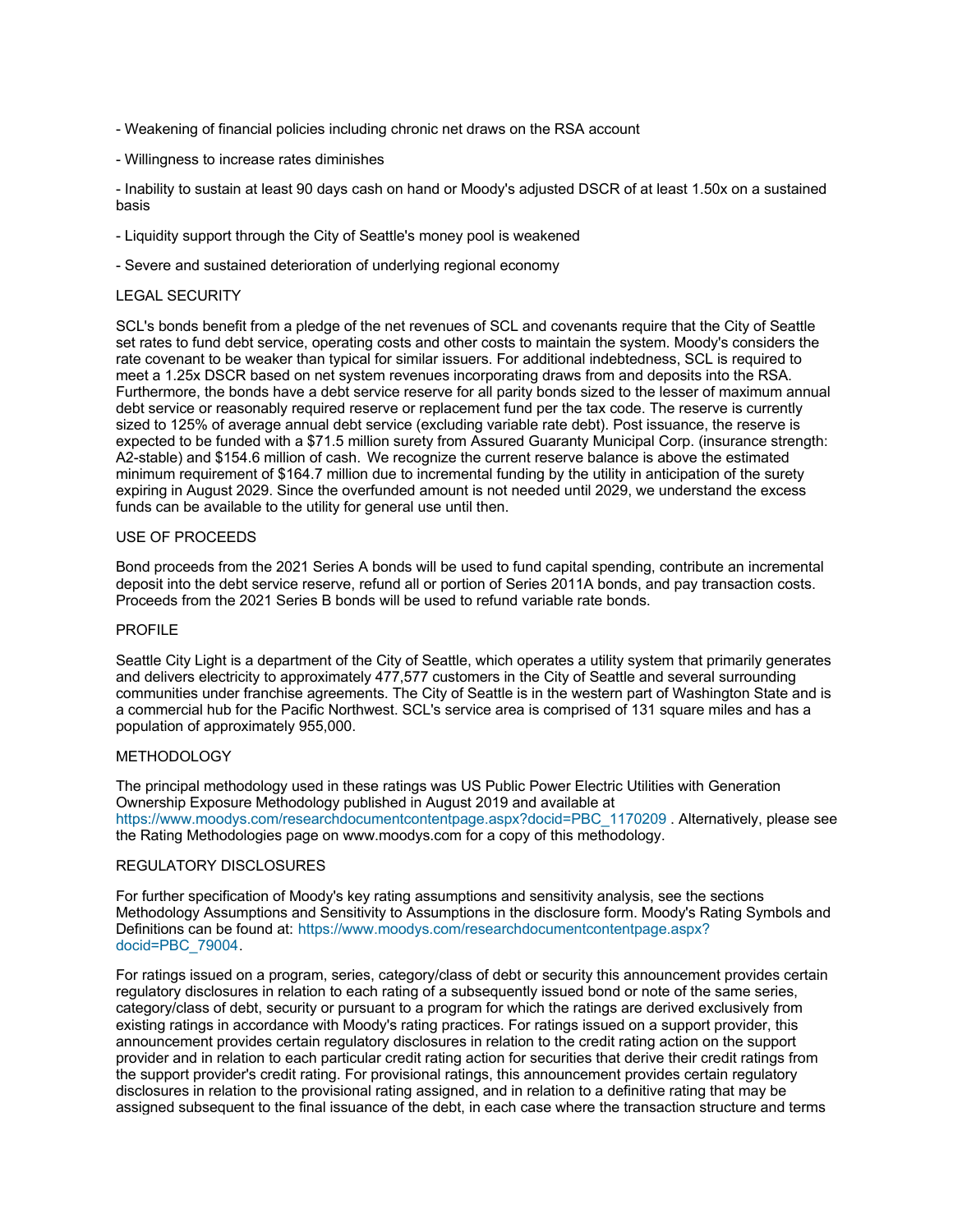have not changed prior to the assignment of the definitive rating in a manner that would have affected the rating. For further information please see the ratings tab on the issuer/entity page for the respective issuer on www.moodys.com.

The ratings have been disclosed to the rated entity or its designated agent(s) and issued with no amendment resulting from that disclosure.

These ratings are solicited. Please refer to Moody's Policy for Designating and Assigning Unsolicited Credit Ratings available on its website www.moodys.com.

Regulatory disclosures contained in this press release apply to the credit rating and, if applicable, the related rating outlook or rating review.

Moody's general principles for assessing environmental, social and governance (ESG) risks in our credit analysis can be found at [http://www.moodys.com/researchdocumentcontentpage.aspx?docid=PBC\\_1263068](http://www.moodys.com/researchdocumentcontentpage.aspx?docid=PBC_1263068)

The Global Scale Credit Rating on this Credit Rating Announcement was issued by one of Moody's affiliates outside the EU and is endorsed by Moody's Deutschland GmbH, An der Welle 5, Frankfurt am Main 60322, Germany, in accordance with Art.4 paragraph 3 of the Regulation (EC) No 1060/2009 on Credit Rating Agencies. Further information on the EU endorsement status and on the Moody's office that issued the credit rating is available on www.moodys.com.

The Global Scale Credit Rating on this Credit Rating Announcement was issued by one of Moody's affiliates outside the UK and is endorsed by Moody's Investors Service Limited, One Canada Square, Canary Wharf, London E14 5FA under the law applicable to credit rating agencies in the UK. Further information on the UK endorsement status and on the Moody's office that issued the credit rating is available on www.moodys.com.

Please see www.moodys.com for any updates on changes to the lead rating analyst and to the Moody's legal entity that has issued the rating.

Please see the ratings tab on the issuer/entity page on www.moodys.com for additional regulatory disclosures for each credit rating.

Clifford Kim Lead Analyst Project Finance Moody's Investors Service, Inc. 7 World Trade Center 250 Greenwich Street New York 10007 JOURNALISTS: 1 212 553 0376 Client Service: 1 212 553 1653

Angelo Sabatelle Additional Contact Project Finance JOURNALISTS: 1 212 553 0376 Client Service: 1 212 553 1653

Releasing Office: Moody's Investors Service, Inc. 250 Greenwich Street New York, NY 10007 U.S.A JOURNALISTS: 1 212 553 0376 Client Service: 1 212 553 1653



© 2021 Moody's Corporation, Moody's Investors Service, Inc., Moody's Analytics, Inc. and/or their licensors and affiliates (collectively, "MOODY'S"). All rights reserved.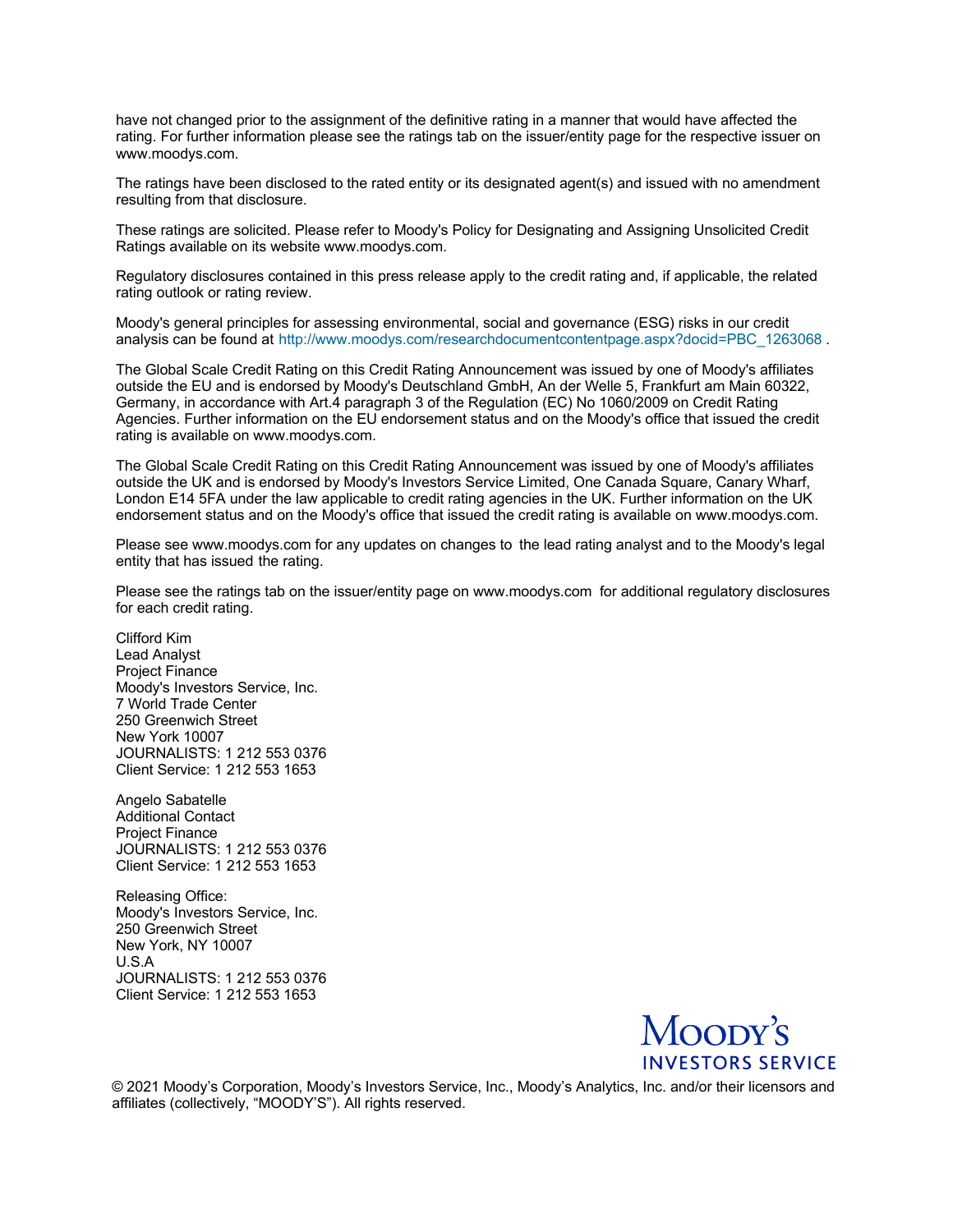**CREDIT RATINGS ISSUED BY MOODY'S CREDIT RATINGS AFFILIATES ARE THEIR CURRENT OPINIONS OF THE RELATIVE FUTURE CREDIT RISK OF ENTITIES, CREDIT COMMITMENTS, OR DEBT OR DEBT-LIKE SECURITIES, AND MATERIALS, PRODUCTS, SERVICES AND INFORMATION PUBLISHED BY MOODY'S (COLLECTIVELY, "PUBLICATIONS") MAY INCLUDE SUCH CURRENT OPINIONS. MOODY'S DEFINES CREDIT RISK AS THE RISK THAT AN ENTITY MAY NOT MEET ITS CONTRACTUAL FINANCIAL OBLIGATIONS AS THEY COME DUE AND ANY ESTIMATED FINANCIAL LOSS IN THE EVENT OF DEFAULT OR IMPAIRMENT. SEE APPLICABLE MOODY'S RATING SYMBOLS AND DEFINITIONS PUBLICATION FOR INFORMATION ON THE TYPES OF CONTRACTUAL FINANCIAL OBLIGATIONS ADDRESSED BY MOODY'S CREDIT RATINGS. CREDIT RATINGS DO NOT ADDRESS ANY OTHER RISK, INCLUDING BUT NOT LIMITED TO: LIQUIDITY RISK, MARKET VALUE RISK, OR PRICE VOLATILITY. CREDIT RATINGS, NON-CREDIT ASSESSMENTS ("ASSESSMENTS"), AND OTHER OPINIONS INCLUDED IN MOODY'S PUBLICATIONS ARE NOT STATEMENTS OF CURRENT OR HISTORICAL FACT. MOODY'S PUBLICATIONS MAY ALSO INCLUDE QUANTITATIVE MODEL-BASED ESTIMATES OF CREDIT RISK AND RELATED OPINIONS OR COMMENTARY PUBLISHED BY MOODY'S ANALYTICS, INC. AND/OR ITS AFFILIATES. MOODY'S CREDIT RATINGS, ASSESSMENTS, OTHER OPINIONS AND PUBLICATIONS DO NOT CONSTITUTE OR PROVIDE INVESTMENT OR FINANCIAL ADVICE, AND MOODY'S CREDIT RATINGS, ASSESSMENTS, OTHER OPINIONS AND PUBLICATIONS ARE NOT AND DO NOT PROVIDE RECOMMENDATIONS TO PURCHASE, SELL, OR HOLD PARTICULAR SECURITIES. MOODY'S CREDIT RATINGS, ASSESSMENTS, OTHER OPINIONS AND PUBLICATIONS DO NOT COMMENT ON THE SUITABILITY OF AN INVESTMENT FOR ANY PARTICULAR INVESTOR. MOODY'S ISSUES ITS CREDIT RATINGS, ASSESSMENTS AND OTHER OPINIONS AND PUBLISHES ITS PUBLICATIONS WITH THE EXPECTATION AND UNDERSTANDING THAT EACH INVESTOR WILL, WITH DUE CARE, MAKE ITS OWN STUDY AND EVALUATION OF EACH SECURITY THAT IS UNDER CONSIDERATION FOR PURCHASE, HOLDING, OR SALE.** 

MOODY'S CREDIT RATINGS, ASSESSMENTS, OTHER OPINIONS, AND PUBLICATIONS ARE NOT INTENDED FOR USE BY RETAIL INVESTORS AND IT WOULD BE RECKLESS AND INAPPROPRIATE FOR RETAIL INVESTORS TO USE MOODY'S CREDIT RATINGS, ASSESSMENTS, OTHER OPINIONS OR PUBLICATIONS WHEN MAKING AN INVESTMENT DECISION. IF IN DOUBT YOU SHOULD CONTACT YOUR FINANCIAL OR OTHER PROFESSIONAL ADVISER.

ALL INFORMATION CONTAINED HEREIN IS PROTECTED BY LAW, INCLUDING BUT NOT LIMITED TO, COPYRIGHT LAW, AND NONE OF SUCH INFORMATION MAY BE COPIED OR OTHERWISE REPRODUCED, REPACKAGED, FURTHER TRANSMITTED, TRANSFERRED, DISSEMINATED, REDISTRIBUTED OR RESOLD, OR STORED FOR SUBSEQUENT USE FOR ANY SUCH PURPOSE, IN WHOLE OR IN PART, IN ANY FORM OR MANNER OR BY ANY MEANS WHATSOEVER, BY ANY PERSON WITHOUT MOODY'S PRIOR WRITTEN CONSENT.

MOODY'S CREDIT RATINGS, ASSESSMENTS, OTHER OPINIONS AND PUBLICATIONS ARE NOT INTENDED FOR USE BY ANY PERSON AS A BENCHMARK AS THAT TERM IS DEFINED FOR REGULATORY PURPOSES AND MUST NOT BE USED IN ANY WAY THAT COULD RESULT IN THEM BEING CONSIDERED A BENCHMARK.

All information contained herein is obtained by MOODY'S from sources believed by it to be accurate and reliable. Because of the possibility of human or mechanical error as well as other factors, however, all information contained herein is provided "AS IS" without warranty of any kind. MOODY'S adopts all necessary measures so that the information it uses in assigning a credit rating is of sufficient quality and from sources MOODY'S considers to be reliable including, when appropriate, independent third-party sources. However, MOODY'S is not an auditor and cannot in every instance independently verify or validate information received in the rating process or in preparing its Publications.

To the extent permitted by law, MOODY'S and its directors, officers, employees, agents, representatives, licensors and suppliers disclaim liability to any person or entity for any indirect, special, consequential, or incidental losses or damages whatsoever arising from or in connection with the information contained herein or the use of or inability to use any such information, even if MOODY'S or any of its directors, officers, employees, agents, representatives, licensors or suppliers is advised in advance of the possibility of such losses or